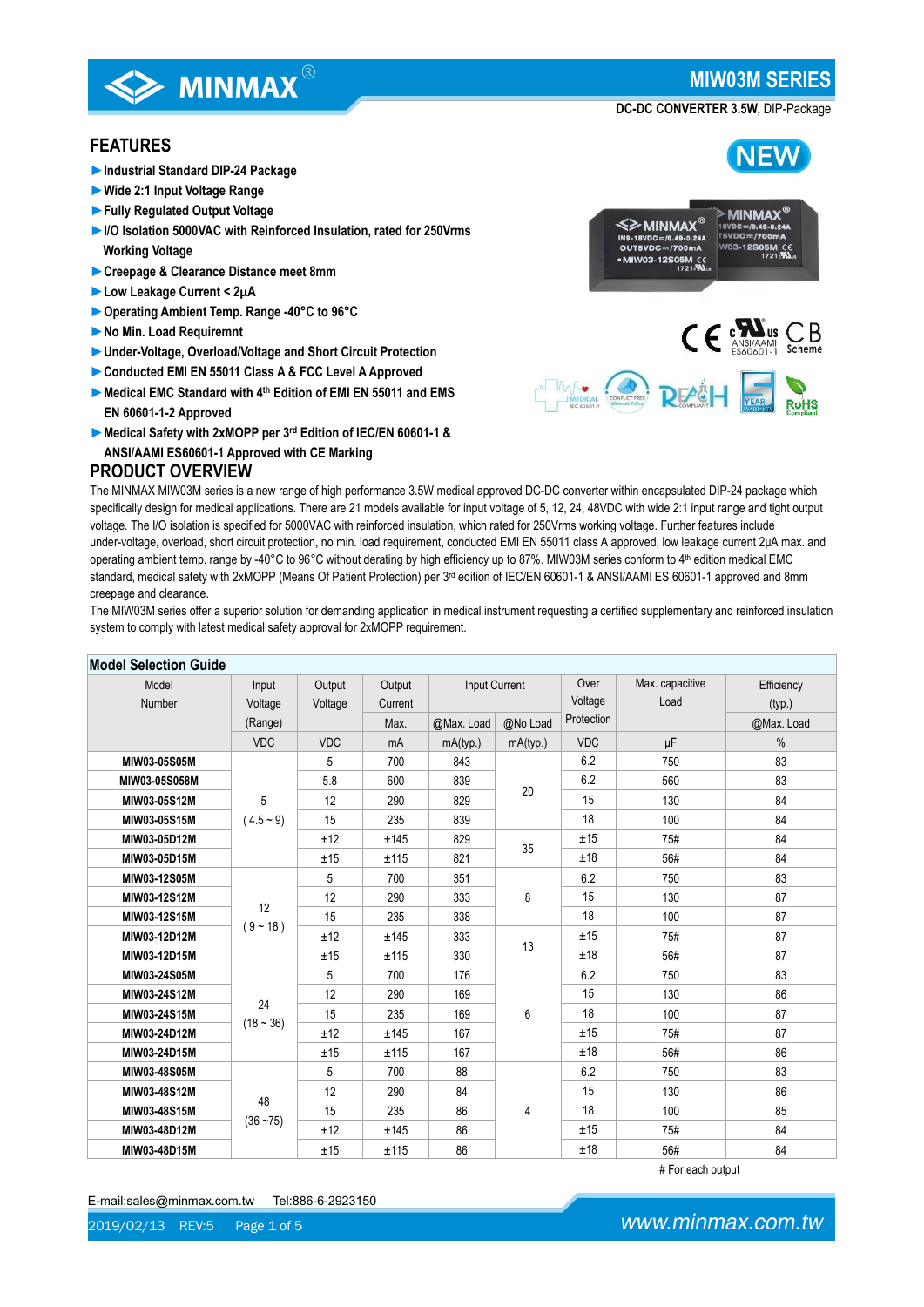

**DC-DC CONVERTER 3.5W,** DIP-Package

## **Input Specifications**

| <b>ILINAL ANAAIIIANIIAIIA</b>     |                                         |                  |       |       |            |
|-----------------------------------|-----------------------------------------|------------------|-------|-------|------------|
| Parameter                         | Conditions / Model                      | Min.             | Typ.  | Max.  | Unit       |
|                                   | 5V Input Models                         | $-0.7$           | $---$ | 15    |            |
|                                   | 12V Input Models                        |                  | $--$  | 25    |            |
| Input Surge Voltage (1 sec. max.) | 24V Input Models                        |                  | $---$ | 50    |            |
|                                   | 48V Input Models                        | $-0.7$           | $---$ | 100   |            |
|                                   | 5V Input Models                         | $---$            | $---$ | 4.5   |            |
|                                   | 12V Input Models                        | ---              | ---   | 9     |            |
| Start-Up Threshold Voltage        | 24V Input Models                        |                  | ---   | 18    | <b>VDC</b> |
|                                   | 48V Input Models                        | ---              | $---$ | 36    |            |
|                                   | 5V Input Models                         | ---              | 4     | $---$ |            |
|                                   | 12V Input Models                        | ---              | 8     | ---   |            |
| Under Voltage Shutdown            | 24V Input Models                        | ---              | 16    | ---   |            |
|                                   | 48V Input Models                        | ---              | 34    | $---$ |            |
| Start Up Time (Power On)          | Nominal Vin and Constant Resistive Load | ---              | ---   | 30    | ms         |
| Input Filter                      | All Models                              | Internal Pi Type |       |       |            |

| <b>Output Specifications</b>        |                                                    |                                                         |     |       |      |                     |
|-------------------------------------|----------------------------------------------------|---------------------------------------------------------|-----|-------|------|---------------------|
| Parameter                           | Conditions                                         |                                                         |     | Typ.  | Max. | Unit                |
| Output Voltage Setting Accuracy     |                                                    |                                                         |     | ---   | ±1.0 | %Vnom.              |
| Output Voltage Balance              |                                                    | Dual Output, Balanced Loads                             | --- | ±0.5  | ±2.0 | %                   |
| Line Regulation                     |                                                    | Vin=Min. to Max. @Full Load                             | --- | ---   | ±0.5 | $\%$                |
| Load Regulation                     |                                                    | lo=0% to 100%                                           |     | ---   | ±0.5 | $\%$                |
| Load Cross Regulation (Dual Output) | Asymmetrical Load 25%/100% Full Load               |                                                         | --- |       | ±5.0 | $\%$                |
| Minimum Load                        |                                                    | No minimum Load Requirement                             |     |       |      |                     |
| Ripple & Noise                      | Measured with a 1µF/25V MLCC<br>0-20 MHz Bandwidth |                                                         | --- | ---   | 70   | $mV_{P.P}$          |
| <b>Transient Recovery Time</b>      |                                                    |                                                         | --- | 300   | ---  | usec                |
| <b>Transient Response Deviation</b> | 25% Load Step Change                               |                                                         | --- | ±3    | ±5   | %                   |
| <b>Temperature Coefficient</b>      |                                                    |                                                         | --- | ±0.01 | ---  | $\%$ <sup>o</sup> C |
| Over Load Protection                |                                                    |                                                         | --- | 150   | ---  | %                   |
| <b>Short Circuit Protection</b>     |                                                    | Continuous, Automatic Recovery (Hiccup Mode 0.5Hz typ.) |     |       |      |                     |

## **Isolation, Safety Standards**

| Parameter                 | Conditions                                                                                      | Min. | Typ. | Max. | Unit          |  |
|---------------------------|-------------------------------------------------------------------------------------------------|------|------|------|---------------|--|
|                           | 60 Seconds                                                                                      | 5000 |      |      |               |  |
| I/O Isolation Voltage     | Reinforced insulation, rated for 250 Vrms working voltage                                       |      |      |      | <b>VACrms</b> |  |
| Leakage Current           | 240VAC, 60Hz                                                                                    |      |      |      | μA            |  |
| I/O Isolation Resistance  | 500 VDC                                                                                         |      | ---  |      | GΩ            |  |
| I/O Isolation Capacitance | 100kHz, 1V                                                                                      | ---  | ---  | 40   | pF            |  |
|                           | ANSI/AAMI ES60601-1, CAN/CSA-C22.2 No. 60601-1                                                  |      |      |      |               |  |
| Safety Standards          | IEC/EN 60601-1 3rd Edition 2xMOPP                                                               |      |      |      |               |  |
| Safety Approvals          | ANSI/AAMI ES60601-1 2xMOPP recognition (UL certificate), IEC/EN 60601-1 3rd Edition (CB-report) |      |      |      |               |  |

## **General Specifications** Parameter Conditions Conditions Conditions (Nin. | Typ. | Max. | Unit Switching Frequency **According Frequency COVID-19 COVID-2010** --- According Frequency **COVID-2010** --- RHz MTBF(calculated) MIL-HDBK-217F@25℃, Ground Benign 5,815,448 -- - Hours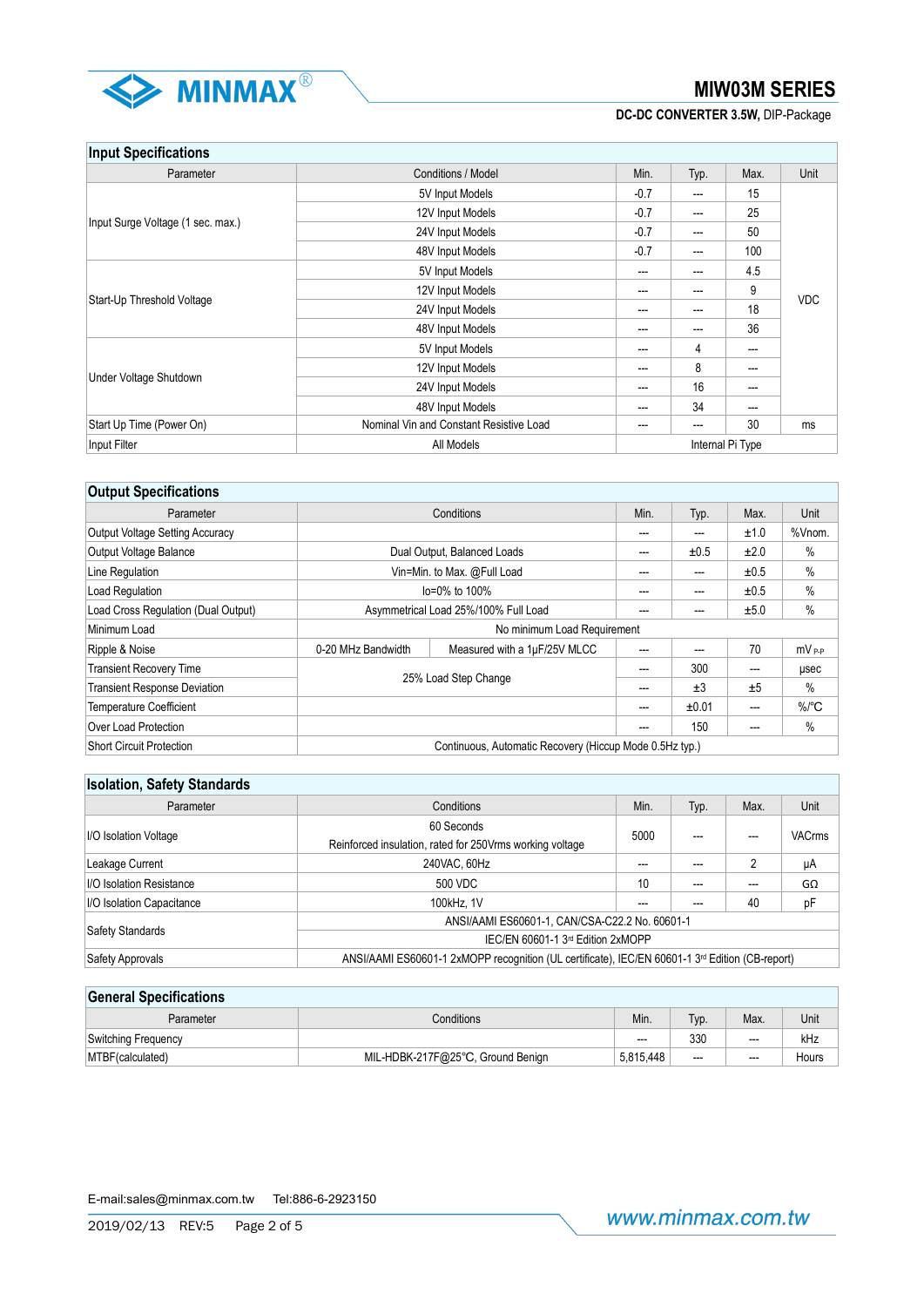

**DC-DC CONVERTER 3.5W,** DIP-Package

### **Environmental Specifications**

| Parameter                                                      | Min.                     | Max.   | Unit     |
|----------------------------------------------------------------|--------------------------|--------|----------|
| Operating Ambient Temperature Range (See Power Derating Curve) | -40                      | $+96$  | °C       |
| Case Temperature                                               | $\overline{\phantom{a}}$ | $+105$ | °C       |
| Storage Temperature Range                                      | $-50$                    | $+125$ | °C       |
| Humidity (non condensing)                                      | ---                      | 95     | % rel. H |
| Lead Temperature (1.5mm from case for 10Sec.)                  | ---                      | 260    | °C       |

## **EMC Specifications**

| ---------------- |                      |                             |                              |   |
|------------------|----------------------|-----------------------------|------------------------------|---|
| Parameter        |                      | Performance                 |                              |   |
| EMI              | Conduction           | EN 55011, FCC part 15       | Class A                      |   |
|                  | EN 60601-1-2 4th     |                             |                              |   |
|                  | <b>ESD</b>           | Direct discharge            | Indirect discharge HCP & VCP |   |
|                  |                      | EN 61000-4-2 Air $\pm$ 15kV | Contact $\pm$ 8kV            | A |
| <b>EMS</b>       | Radiated immunity    | EN 61000-4-3 10V/m          |                              | A |
|                  | Fast transient $(5)$ | EN 61000-4-4 ±2kV           |                              | A |
|                  | $Surge_{(5)}$        | EN 61000-4-5 ±2kV           |                              | A |
|                  | Conducted immunity   | EN 61000-4-6 10Vrms         |                              | A |
|                  | <b>PFMF</b>          | EN 61000-4-8 100A/m         | A                            |   |

### **Power Derating Curve**



#### **Notes**

- 1 Specifications typical at Ta=+25℃, resistive load, nominal input voltage and rated output current unless otherwise noted.
- 2 Transient recovery time is measured to within 1% error band for a step change in output load of 75% to 100%
- 3 We recommend to protect the converter by a slow blow fuse in the input supply line.
- 4 Other input and output voltage may be available, please contact factory.
- 5 To meet EN 61000-4-4 & EN 61000-4-5 an external capacitor across the input pins is required, please contact MINMAX.
- 6 Specifications are subject to change without notice.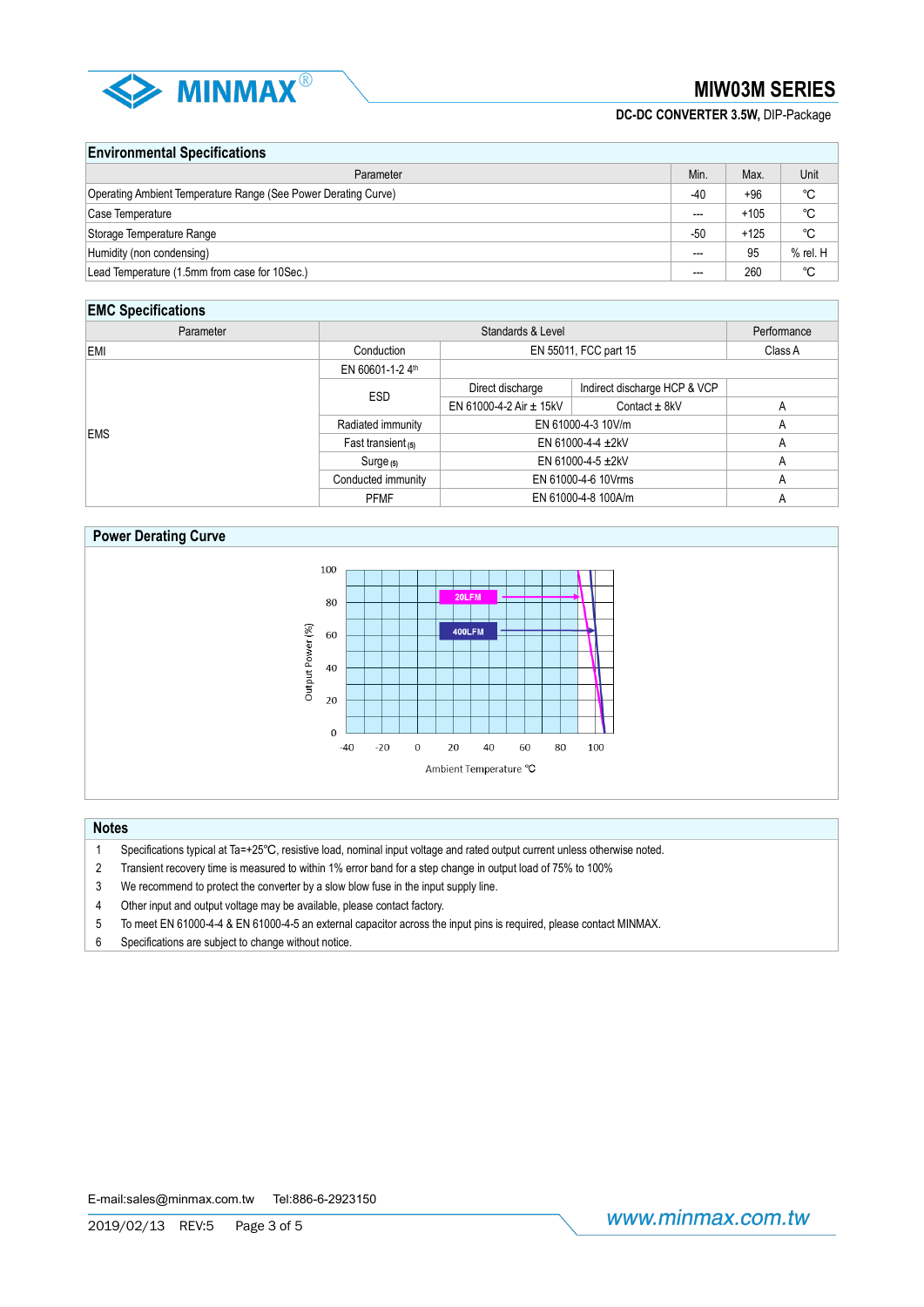

### **DC-DC CONVERTER 3.5W,** DIP-Package

#### **Package Specifications** Mechanical Dimensions Pin Connections Pin Connections Pin Connections Pin Connections Pin Connections Pin Connections Pin | Single Output | Dual Output 12.0 [0.47] 1  $+V$ in  $+V$ in **12.0 [0.47]** 11 | No Pin | Common 12 -Vout No Pin 13 +Vout -Vout **3.8 [0.15]**  $\|\;\|$ 15 No Pin +Vout 23 | -Vin | -Vin **0.60 [0.024]** 24 | -Vin | -Vin **1 11 12** 15.22 [0.60] 20.3 [0.80] **15.22 [0.60] 20.3 [0.80]** Bottom View **24 15 13 23 ►**All dimensions in mm (inches) **2.0 [0.08] 2.54 [0.10]20.32 [0.80] 5.08 2.54 [0.10] ►**Tolerance: X.X±0.5 (X.XX±0.02) **[0.20] 31.8 [1.25]** X.XX±0.25 ( X.XXX±0.01) ► Pin diameter  $\varnothing$  0.5 ±0.05 (0.02±0.002) **Physical Characteristics**

| Case Size     | 31.8x20.3x12.0mm (1.25x0.80x0.47 inches)                      |
|---------------|---------------------------------------------------------------|
| Case Material | Non-Conductive Black Plastic (flammability to UL 94V-0 rated) |
| Pin Material  | Tinned Copper                                                 |
| Weight        | 15.5a                                                         |
|               |                                                               |

E-mail:sales@minmax.com.tw Tel:886-6-2923150